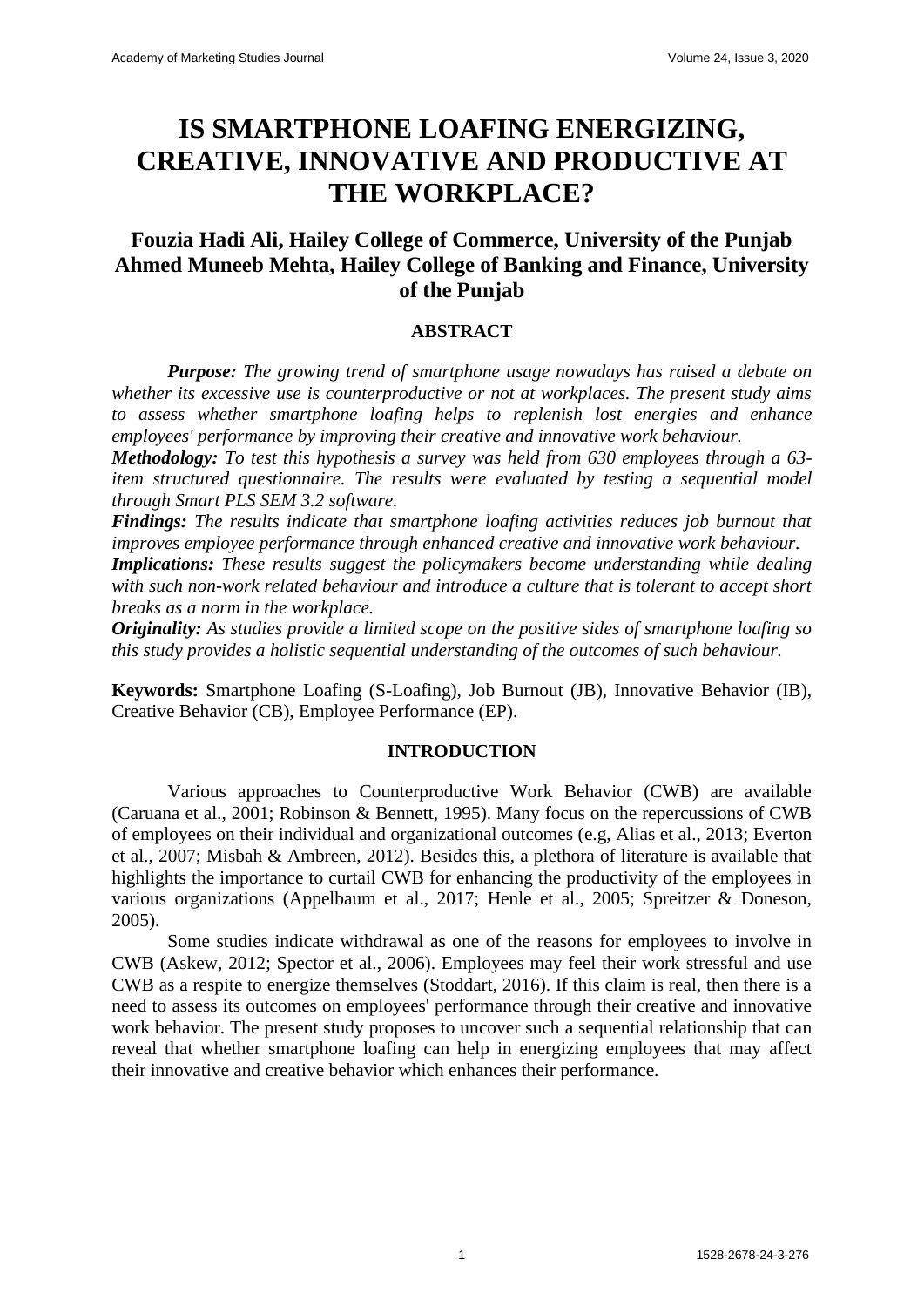## **LITERATURE REVIEW**

## **Workplace Deviance (WD)**

Workplace deviance (WD) refers to the behavior of individuals or groups that puts the well-being and prosperity of the organization at risk (Robinson & Bennett, 1995). Scholars use different terminologies to express WD, such as counterproductive behavior (Mangione & Quinn, 1975), and antisocial behavior (Giacalone & Greenberg, 1975). Moreover, researchers claim that the employees indulge in deviant behaviors due to organizational (Henle, 2005) and interpersonal (Henle et al., 2005) factors.

## **Negative and Positive Sides of (WD)**

Some preliminary work before 1995 by researchers describe WD in isolation based on the situation and consider only the negative behavior to explain deviance. However, Robinson & Bennett (1995) provide a comprehensive definition to explain WD. Robinson and Bennett characterize WD as organizational versus interpersonal and minor versus serious. Organizational WD includes behaviors such as theft, sabotage, lateness, or putting little effort into work (Robinson & Bennett, 1995). Moreover, Robinson & Bennett (1995) assert that minor versus serious WD portray the severity of the deviance.



## **FIGURE 1 TYPOLOGY OF WORKPLACE DEVIANCE ADOPTED BY ROBINSON & BENNETT (1995)**

In a significant advance in the ongoing literature of WD, Robinson and Bennett (1995) developed a chart that further categorizes deviant behavior into four typologies (see Figure 1 above). These four typologies of WD as shown in Figure 1 above are production deviance, property deviance, political deviance, and personal deviance. The segregation of deviant behavior into four typologies that mostly indicate negative behaviors (Geisser, 1974).

In contrast Figure 1 above shows that political and production WD have minor negative consequences in comparison to the property deviance and personal aggression. As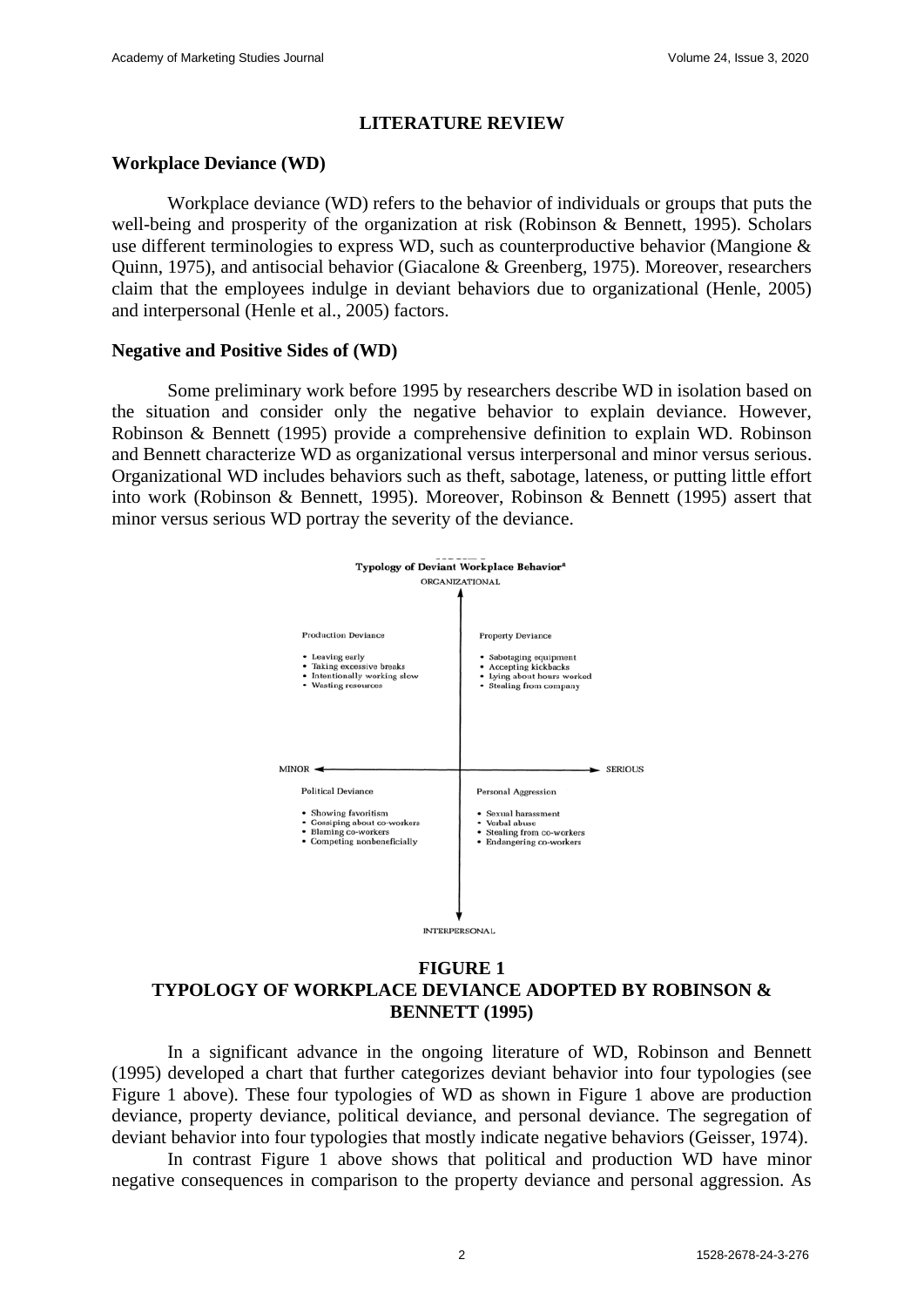both of the later deviant behaviors are more detrimental to the well-being of the organization and its member. However, before examining the outcomes of WD, it is essential to understand the different types of WD that are prevalent in the present work environment.

## **Types of WD**

The term workplace deviance (WD) also termed as counterproductive work behavior describe different types of counterproductive work behaviors such as absenteeism, theft, leaving workplace before time, favoritism, withdrawal (Robinson & Bennett, 1995). Moreover, other critical factors in shaping the likelihood of deviant behavior within the organizations that may include discriminating treatment, organizational culture, and climate, as well as supervisory behavior (Caruana et al., 2001). The preliminary work in this field focused primarily on cyber loafing, or cyber slacking (Blanchard & Henle, 2008; Lara, 2007). Cyber loafing refers to the use of internet at the workplace for personal reasons. Cyber loafing includes activities such as sending and receiving non-work-related emails, playing online games, checking social networking sites (e.g., Facebook, Whatsapp), visit adultoriented websites (Askew, 2012; Liberman et al., 2011).

The Theory of Planned Behavior presented by Ajzen (1991) claims that an individual's attitude, behavioral control, and social norm influences his/her intention to cyber loaf. Moreover, the findings of Sheikh et al. (2015) claim that individuals are more likely to involve in cyber loafing activities using smartphones as compared to desktop computers or laptops. So, the present study proposes that carrying mobile phones has become a social norm. That is why employees do not consider attending non-work-related calls, checking personal emails, playing games or purchasing online as deviant behaviors. This study proposes to examine WD in the context of cyber loafing through mobile phones (Zhou & George, 2001).

## **Mobile Loafing (M-Loafing)**

Since 2012 a paradigm shift is witnessed in the cyber loafing activities at workplaces. Askew (2012) claim that individuals are more likely to cyber loaf using a smartphone rather than desktop computers and laptops. The present study proposes to examine the impact of Smartphone loafing (S-Loafing) that is a broader term than mobile phone loafing (M-Loafing) as the former has many additive functionalities that are more addictive (Salehan  $\&$ Negahban, 2013). Moreover, in this study, we intend to unveil the effect of S-Loafing as a remedy to reduce burnout at work that may prove as a catalyst to boost employee innovative and creative behavior and resultantly improves employee performance (Stone, 1974).

#### **Impact of S-Loafing on Job Burnout**

The current study adopts a three-stage model developed by Maslach (1993) that characterizes job burnout as emotional exhaustion, cynicism, and reduced personal accomplishment. Emotional exhaustion refers to a state of emotional draining, and a lack of physical ability for the individuals to perform an assigned task (Aghaz & Sheikh, 2016).

The past studies reveal that cyber loafing activities are beneficial for the well-being of the employees (Eastin et al., 2007; Henle & Blanchard, 2008; Reinecke, 2009) as such activities are related to positive emotions. Moreover, cyber loafing activities tend to help to safeguard from the effects of boredom at work (Eastin et al., 2007) and have a negative relationship with work drain (Reinecke, 2009; Dodge, 1985).

In light of the discussion above the present study posits that S-loafing can be treated as a coping strategy (Roth & Cohen, 1986) and Conservation of Resources Theory (Hobfoll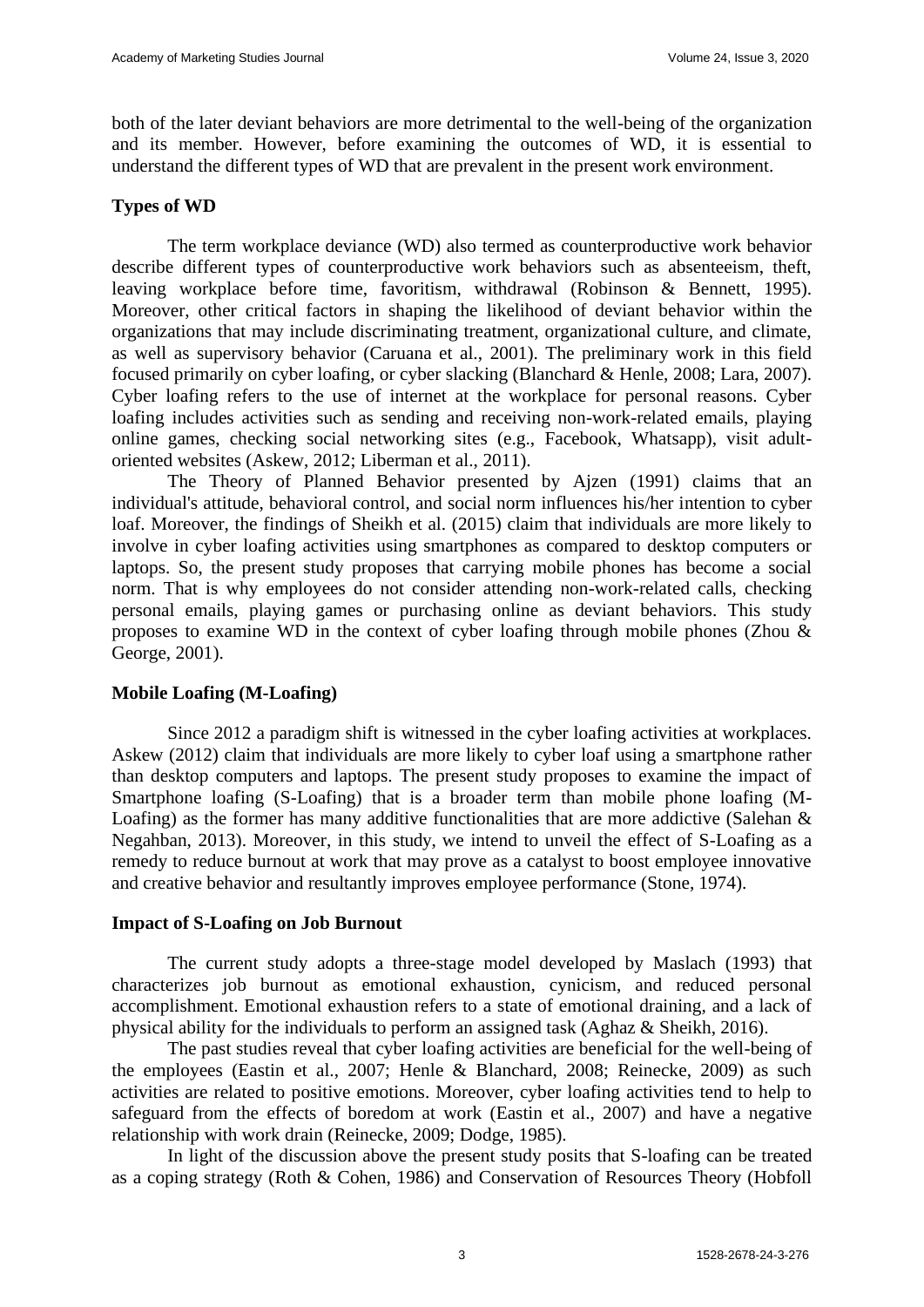& Shirom, 1989). Roth & Cohen (1986) define coping strategy as a temporal disengagement or short breaks from a stressful situation. While the Theory of Conservation of Resources claims that employees possess a limited amount of mental and physical resources that they use to cope with different situations (Hobfoll & Shirom, 1989). So, we propose that S-loafing help employees to regain their lost energies while taking short breaks at the workplace that tends to decrease job burnout by restoring the employees' energy.

## **The Relationship between Burnout and Employee Creativity and Innovation**

Innovative work behavior refers to the work role with the aim to create and implement new ideas for the benefit of the organization or a particular group (Janssen, 2000). In other words, innovative work behavior refers to the individual's capability to bring new and creative ideas to develop new products; enter into new markets; and develop new processes (Dhar, 2015). Moreover, to develop innovative work behavior among employees, creativity is considered as the prerequisite skill (Kessel et al., 2012; Hurrell et al., 1998).

Most importantly, the findings of Derin & Gökçe (2016) reveal that negative deviant behavior (i.e., cyber loafing activities) enhances positive deviant behavior such as employee creativity, and innovative work behavior. Moreover, the Conservation of Resources Theory (Hobfoll, 2001; Hobfoll & Shirom, 1989) asserts that cyber loafing activities reduce job burnout among employees by restoring the energy level. So such restoration of energy makes employees feel happier and empowered. Such empowerment, in turn, enables employees to break out from the stagnant mindset to bring and implement creative and innovative ideas (Spreitzer & Doneson, 2005). Such innovative and creative ideas generated can resultantly improve employee performance.

## **Impact of Creativity and Innovation on Task Performance and Organizational Citizenship Behavior**

Employee performance refers to the

*'Scalable actions, behaviors, and outcomes that are linked with and contribute to organizational goals' (Viswesvaran & Ones, 2000).*

Many indicators are available that are capable of measuring employee performance such as objective indicators (i.e., sales output) and subjective ratings by the supervisors. Moreover, extant literature is available that suggest several stand-alone dimensions of employee performance such as, task performance, and organizational citizenship behavior (Campbell, 1990; Reaves, 2015; Viswesvaran & Ones, 2000).

Task performance refers to the employee proficiency to perform an assigned task, mentioned in the job description (Borman et al., 1991; Campbell, 1990). While Organ (1997) assert that organizational citizenship behavior is a type of performance that leads to creating an environment in the workplace that creates ease to accomplish assigned tasks. The underlying assumption to use the dimensions of employee performance (i.e., Task performance organizational citizenship behaviors) is to support and facilitate one another. Connecting the Disconnect through a Sequential Mediation

This study proposes to examine the link between S-loafing (as a type of WD) and employee performance (i.e., task performance and organizational citizenship behavior) through the sequential mediation of burnout and innovative and creative behavior. Such a proposition will help in understanding the holistic mechanism that whether S-loafing helps in regaining energy that enhances or reduces employee innovative and creative behavior which resultantly enhances or reduces employee performance. Based upon the conceptual model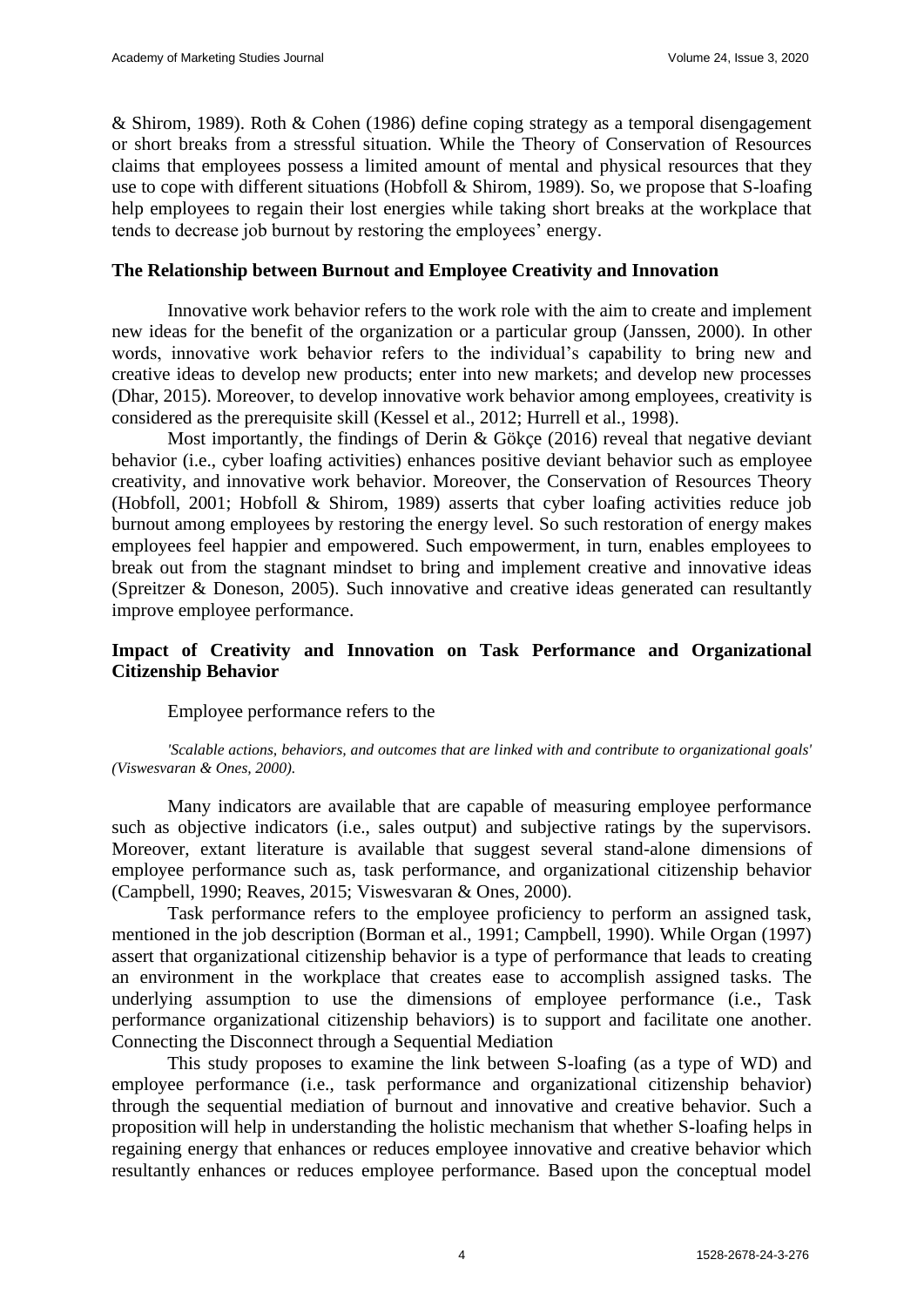(see Figure 2 below) the following hypotheses are presented:

*H1: S-loafing has an indirect effect on task performance and organizational citizenship behavior through the sequential mediation of job burnout and employee creative work behavior.*

*H2: S-loafing has an indirect effect on task performance and organizational citizenship behavior through the sequential mediation of job burnout and employee innovative work behavior.*



## **FIGURE 2 CONCEPTUAL MODEL**

## **METHODOLOGY**

This study intended to examine the cause-effect relationship of S-loafing and employee performance with a sequential mediation of job burnout and employee creative and innovative work behavior. Figure 1 shows the conceptual model hypothesized to describe the possible effect of S-loafing activities on employee performance.

#### **The Participants**

This study focused on collecting data from employees irrespective of the sector they work in. Moreover, as S-loafing has been underexplored, so we initially conducted a focus group discussion (FGDs) with eight members (Jong & Hartog, 2010). The findings of the FGDs reveal that employees involve in S-loafing activity as a stress coping strategy that in turn boosts their energy level. The demographic characteristics of the data show that majority of respondents were male (70.2%) and 12.4% females. Moreover, most of them fall under the age of 18 to 28 years of age (37.3%), then followed by 29 to 30 years of age (27.8%). Only 0.6% of respondents were above 58 years old.

#### **Data Analyses**

Initially, the researchers calculated the value of Average Variance Extracted (AVE), Composite Reliability (CR) and Outer loadings to assess the convergent validity of proposed measurement model (Hair et al., 2013). Table 1 below shows the values of AVE, CR and Outer Loadings for accessing convergent validity.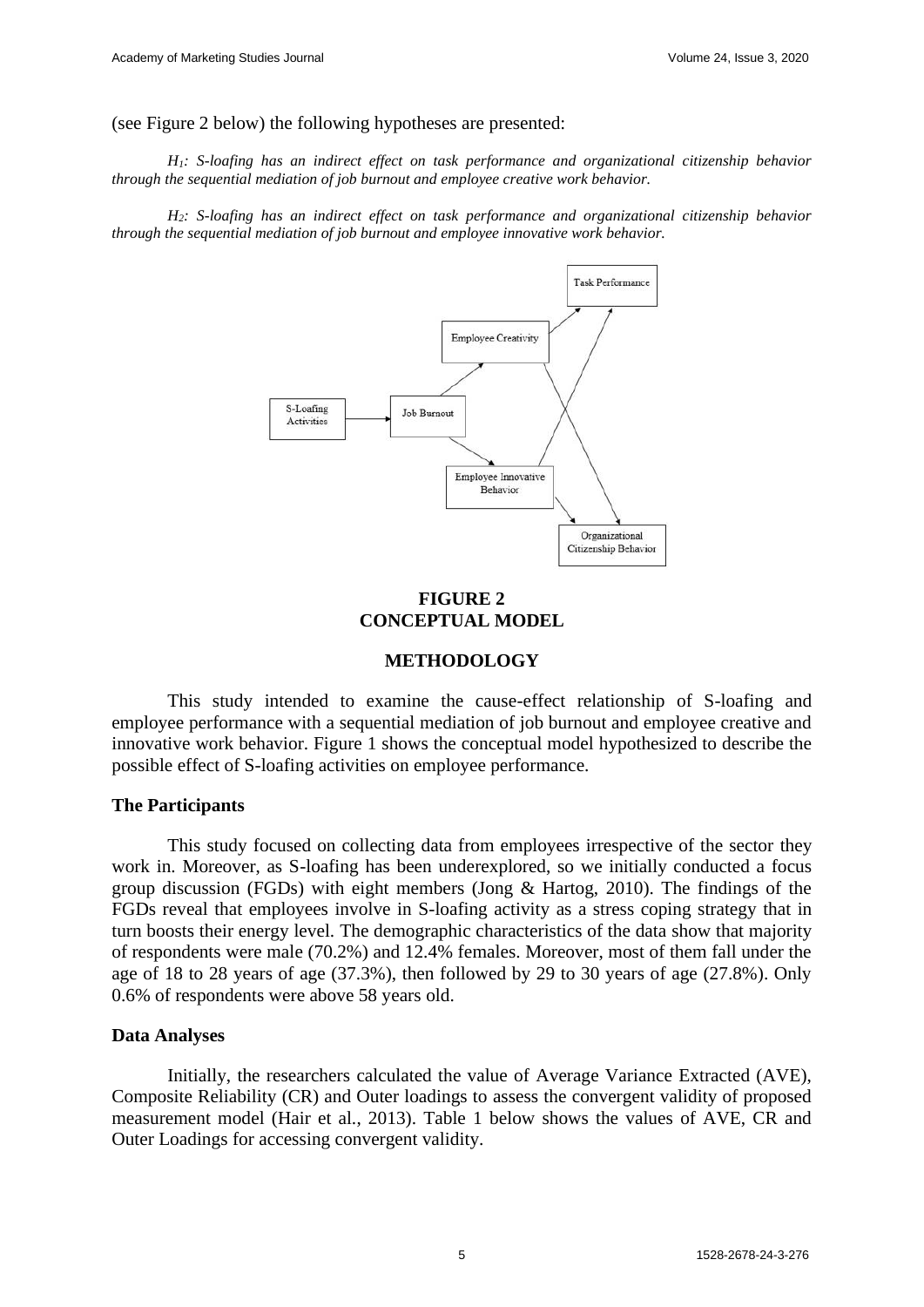| Table 1<br>AVE, CR AND FACTOR LOADINGS OF MEASURES |                       |            |       |
|----------------------------------------------------|-----------------------|------------|-------|
| <b>Items</b>                                       | <b>Outer Loadings</b> | <b>AVE</b> | CR    |
| S-Loafing                                          |                       | 0.54       | 0.78  |
| <b>SL10</b>                                        | 0.738                 |            |       |
| SL12                                               | 0.743                 |            |       |
| SL8                                                | 0.727                 |            |       |
| Job Burnout                                        |                       | $0.40*$    | 0.75  |
| Cynicism                                           |                       |            |       |
| C <sub>4</sub>                                     | 0.614                 |            |       |
| $\overline{C5}$                                    | 0.673                 |            |       |
| $\overline{C7}$                                    | 0.599                 |            |       |
| <b>Reduced Personal</b>                            |                       |            |       |
| Efficacy                                           |                       |            |       |
| RPE3                                               | 0.58                  |            |       |
| RPE4                                               | 0.589                 |            |       |
| <b>Employee Creative</b>                           |                       | 0.6        | 0.866 |
| Behavior                                           |                       |            |       |
| EC1                                                | 0.754                 |            |       |
| EC <sub>2</sub>                                    | 0.791                 |            |       |
| EC <sub>3</sub>                                    | 0.815                 |            |       |
| EC <sub>4</sub>                                    | 0.728                 |            |       |
| <b>Employee Innovative</b><br>Behavior             |                       | 0.49       | 0.87  |
| EB1                                                | 0.704                 |            |       |
| EB <sub>2</sub>                                    | 0.675                 |            |       |
| EB5                                                | 0.698                 |            |       |
| EB <sub>6</sub>                                    | 0.713                 |            |       |
| EB7                                                | 0.729                 |            |       |
| EB8                                                | 0.721                 |            |       |
| EB9                                                | 0.662                 |            |       |
| <b>Task Performance</b>                            |                       |            |       |
| TP1                                                | 0.687                 | 0.56       | 0.833 |
| TP <sub>2</sub>                                    | 0.752                 |            |       |
| TP3                                                | 0.788                 |            |       |
| TP4                                                | 0.751                 |            |       |
|                                                    |                       |            |       |
| Organizational<br>Citizenship Behavior             |                       | 0.48       | 0.847 |
| OC11                                               | 0.747                 |            |       |
| OC12                                               | 0.772                 |            |       |
| OC13                                               | 0.747                 |            |       |
| OC14                                               | 0.651                 |            |       |
| OC15                                               | 0.646                 |            |       |
| OC6                                                | 0.588                 |            |       |
|                                                    |                       |            |       |

The value of AVE, CR and Outer Loadings should be higher than 0.50, 0.70 and 0.60 (Chin et al., 2008; Hair et al., 2014). Moreover, the value of AVE should not be less than 0.40 as recommended by Diamantopoulos & Siguaw (2000). Table 1 above indicates that convergent validity is established as the value of AVE, CR, and Outer loading fall within the range of acceptable region. Table 2 below depicts discriminant validity.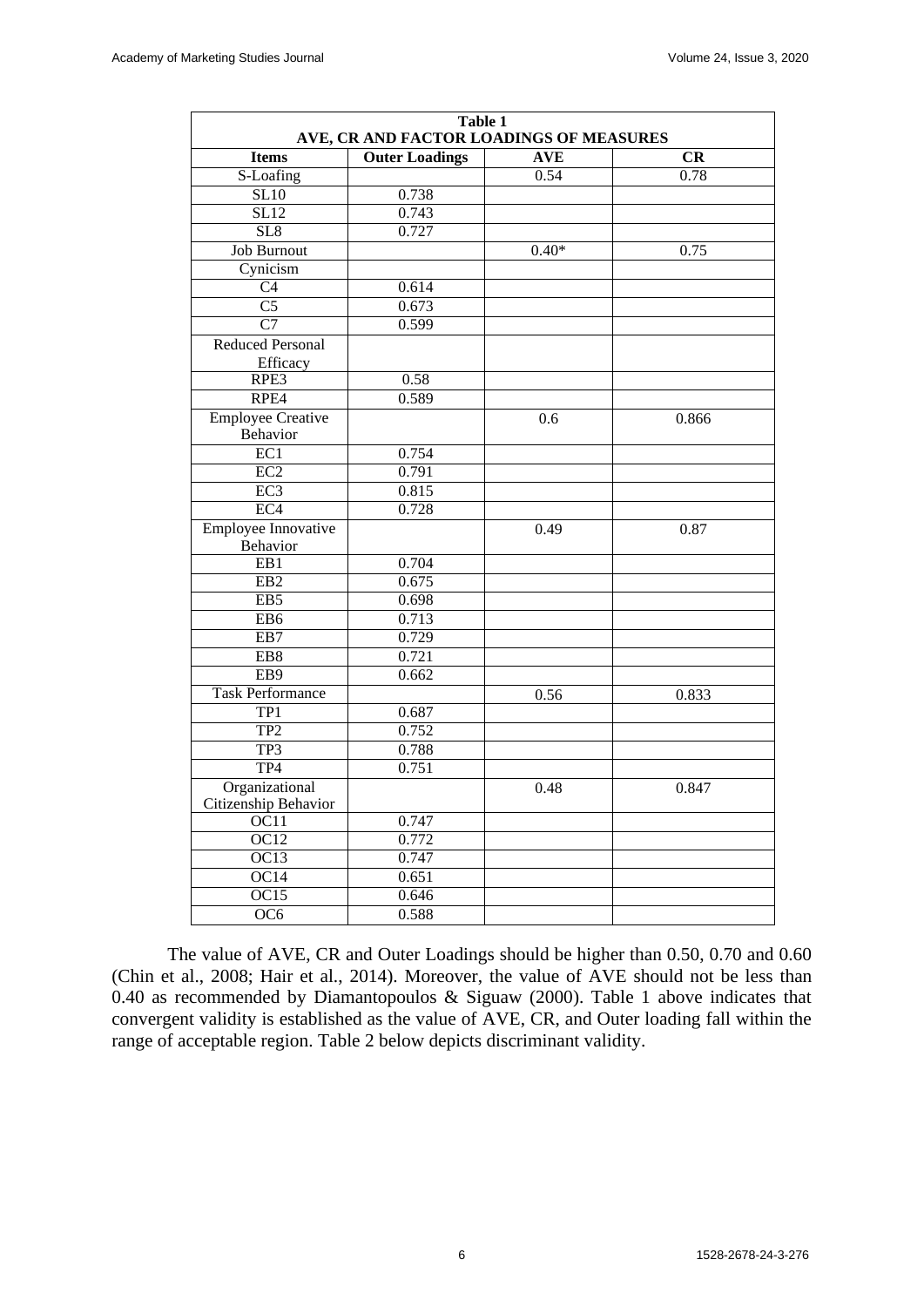| Table 2<br><b>DISCRIMINANT VALIDITY</b>                             |                   |  |  |
|---------------------------------------------------------------------|-------------------|--|--|
|                                                                     | <b>HTMT</b> Ratio |  |  |
| Employee Innovative Behavior $\geq$ S-loafing                       | 0.137             |  |  |
| Employee Creativity $\rightarrow$ S-loafing                         | 0.111             |  |  |
| Employee Creativity -> Employee Innovative Behavior                 | 0.914             |  |  |
| Job Burnout -> S-loafing                                            | 0.465             |  |  |
| Job Burnout -> Employee Innovative Behavior                         | 0.576             |  |  |
| Job Burnout -> Employee Creativity                                  | 0.529             |  |  |
| Organizational Citizenship Behavior -> S-loafing                    | 0.19              |  |  |
| Organizational Citizenship Behavior -> Employee Innovative Behavior | 0.739             |  |  |
| Organizational Citizenship Behavior -> Employee Creativity          | 0.689             |  |  |
| Organizational Citizenship Behavior -> Job Burnout                  | 0.613             |  |  |
| Task Performance -> S-loafing                                       | 0.296             |  |  |
| Task Performance -> Employee Innovative Behavior                    | 0.596             |  |  |
| Task Performance -> Employee Creativity                             | 0.605             |  |  |
| Task Performance -> Job Burnout                                     | 0.633             |  |  |
| Task Performance -> Organizational Citizenship Behavior             | 0.734             |  |  |

The value of HTMT ratio should be less than 0.90 and Table 2 above shows that discriminant validity is established as the value of HTMT ratio is less than 0.90 as recommended by in Table 2.

## **RESULTS**

To examine the proposed hypotheses bootstrapping procedure was applied using Smart PLS-SEM 3.2. Bootstrapping is a nonparametric procedure that allows examining the statistical significance of the structural models such as model fit, path modeling, and  $\mathbb{R}^2$ . Moreover, Bootstrapping procedure calculates the value of Standardized Root Mean Square (SRMR) to access the model fitness. The value of SRMR ranges from 0 to 1, and less than 0.08 is considered a perfect fit (Hooper et al., 2008). The calculated value of SRMR was 0.121 that is considered acceptable. Figure 2 below shows the model extracted through bootstrapping procedure.



## **FIGURE 3 PLS-SEM MODEL**

Figure 3 above shows the indirect impact of S-loafing activities on task performance and organizational citizenship behavior through the sequential mediation of job burnout and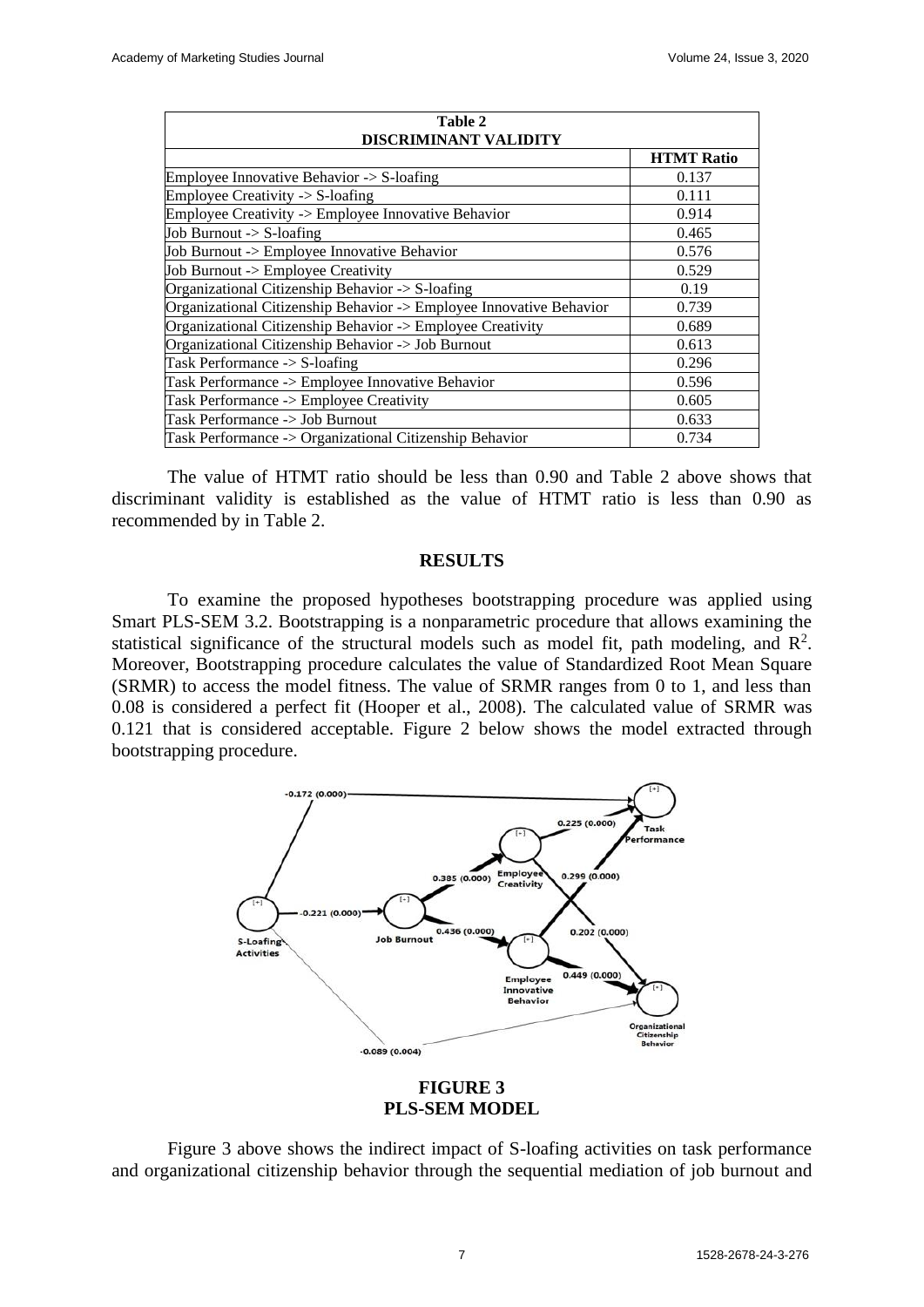employees creative and innovative behavior. The width of the path lines shows the significance of path coefficients. Moreover, Figure 3 above shows the direct effects of Sloafing activities that reveals a negative impact on both of the dimensions of employee performance, i.e., task performance ( $\beta$ =-0.172, p=0.000<0.01) and organizational citizenship behavior ( $\beta$ =-0.089, p=0.005<0.01. The results show that S-Loafing activities have a negative and highly significant impact on job burnout  $(\beta = -0.221, p = 0.000 \times 0.01)$ .

Resultantly, job burnout has positive and highly significant impact on employees' creative (β=0.385, p=0.000<0.01) and innovative (β=0.436, p=0.000<0.01) work behavior that in turn enhance employees' performance i.e. task performance  $(\beta=0.225, p=0.000<0.01;$  $β=0.299$ ,  $p=0.000<0.01$ ) and organizational citizenship behavior ( $β=0.202$ ,  $p=0.000<0.01$ ; β=0.449, p=0.000<0.01) respectively. Furthermore, the calculated value of S-loafing indirect effect on TP ( $\beta$ =-0.019, p=0.020<0.05;  $\beta$ =-0.029, p=0.006<0.01) and OCB ( $\beta$ =-0.017, p=0.019<0.05;  $\beta$ =-0.043, p=0.001<0.01) shows that both Hypothesis 1 and 2 are accepted. Therefore, the above results reveal that smartphone loafing reduces burnout that helps employees to regain lost energy and make them feel happier. Moreover, employees with such positive energy tend to show more creative and innovative work behavior that ultimately enhances their TP and OCB.

## **Predictive Accuracy**

To predict the accuracy of proposed hypotheses PLS-Bootstrapping procedure was employed to calculate the value of  $\mathbb{R}^2$ . In the current study, endogenous variables, i.e., job burnout, employee creativity, innovative employee behavior, task performance and organizational citizenship behavior have the value of  $\mathbb{R}^2$  0.270, 0.049, 0.148, 0.190, 0.278 and 0.389. The value of Q2 for M-Loafing activities, job burnout, employee creative and innovative behavior, task performance and organizational citizenship behavior is 0.017, 0.084, 0.088, 0.145 and 0.177 respectively. As the values of Q2 are  $>$  Zero, so this establishes the predictive relevance of the structural model.

| Table 3<br><b>RESULTS OF R<sup>2</sup> AND Q<sup>2</sup> VALUES</b> |       |                         |       |                     |  |
|---------------------------------------------------------------------|-------|-------------------------|-------|---------------------|--|
| <b>Constructs</b>                                                   | $R^2$ | Adjusted $\mathbb{R}^2$ |       | <b>Effect Size*</b> |  |
| <b>Employee Innovative Behavior</b>                                 | 0.19  | 0.189                   | 0.088 | Small               |  |
| <b>Employee Creativity</b>                                          | 0.148 | 0.147                   | 0.084 | Small               |  |
| <b>Job Burnout</b>                                                  | 0.049 | 0.047                   | 0.017 | Small               |  |
| Organizational Citizenship                                          | 0.389 | 0.386                   | 0.177 | Medium              |  |
| <b>Behavior</b>                                                     |       |                         |       |                     |  |
| <b>Task Performance</b>                                             | 0.278 | 0.275                   | 0.145 | Medium              |  |

\*Small:  $0.0 < Q$ 2 effect size  $< 0.15$ ; Medium:  $0.15 < Q$ 2 effect size  $< 0.35$ ; Large:  $Q$ 2 effect size  $> 0.35$ 

Bootstrapping procedure also calculate the value of  $f^2$ . The size of  $f^2$  value shows the substantial impact of the latent variable on the endogenous variable. In the current study, the effect size of  $f^2$  varies from small to medium (See Table 4).

| Table 4<br><b>F SQUARE</b>                                 |                 |                    |  |  |
|------------------------------------------------------------|-----------------|--------------------|--|--|
| Models                                                     | <b>F</b> Square | <b>Effect Size</b> |  |  |
| $M$ -Loafing $\rightarrow$ Job Burnout                     | 0.051           | Small              |  |  |
| M-Loafing -> Organizational Citizenship Behavior           | 0.013           | Small              |  |  |
| M-Loafing -> Task Performance                              | 0.041           | Small              |  |  |
| Employee Innovative Behavior -> Organizational Citizenship | 0.151           | Medium             |  |  |
| <b>Behavior</b>                                            |                 |                    |  |  |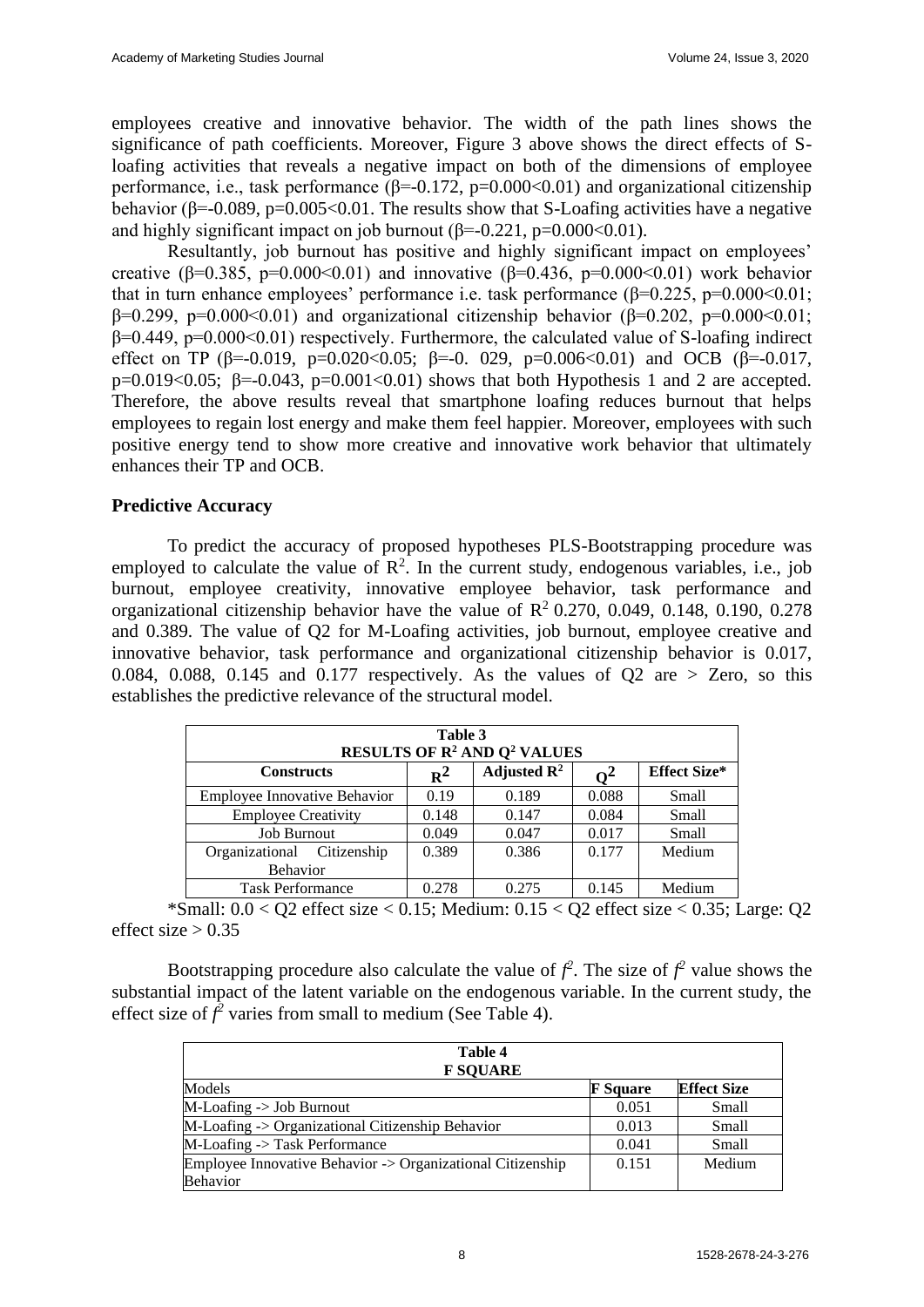| Employee Innovative Behavior -> Task Performance           | 0.057 | Small  |
|------------------------------------------------------------|-------|--------|
| Employee Creativity -> Organizational Citizenship Behavior | 0.03  | Small  |
| Employee Creativity -> Task Performance                    | 0.032 | Small  |
| Job Burnout -> Employee Innovative Behavior                | 0.235 | Medium |
| Job Burnout $\rightarrow$ Employee Creativity              | 0.174 | Medium |

\*Small: 0.0<Q2 effect size<0.15; Medium: 0.15<Q2 effect size<0.35; Large: Q2 effect size  $> 0.35$ 

The current study aims to assess the sequential mediation of job burnout, employee creativity and innovative behavior between the relationship of exogenous (S-Loafing activities) and endogenous (task performance and organizational citizenship behavior) variables.

Table 5 calculates the value of Variance Accounted For (VAF) to assess the mediation effect. The mediation analysis reveals that only job burnout and innovative employee behavior shows a complementary and partial sequential mediation between the relationship of S-Loafing activities and organizational citizenship behavior.

| Table 5                                                                                   |                         |                      |            |                      |
|-------------------------------------------------------------------------------------------|-------------------------|----------------------|------------|----------------------|
| MEDIATION ANALYSIS: JOB BURNOUT, EMPLOYEE CREATIVITY, AND<br><b>INNOVATIVE BEHAVIOR</b>   |                         |                      |            |                      |
|                                                                                           | <b>Indirect Effects</b> | <b>Total Effects</b> | <b>VAF</b> | <b>Mediation</b>     |
| <b>Sequential Mediators: Job Burnout and Employees Creativity</b>                         |                         |                      |            |                      |
| M-Loafing<br>Activities<br>$\rightarrow$<br>Organizational Citizenship<br><b>Behavior</b> | $-0.017*$               | $-0.149**$           | 0.12       | No <sup>a</sup>      |
| M-Loafing Activities $\frac{1}{2}$ Task<br>Performance                                    | $-0.019*$               | $-0.220**$           | 0.09       | N <sub>0</sub>       |
| Sequential Mediators: Job Burnout and Employees Innovative Behavior                       |                         |                      |            |                      |
| M-Loafing<br>Activities<br>$\rightarrow$<br>Organizational Citizenship<br>Behavior        | $-0.043**$              | $-0.149**$           | 0.29       | Partial <sup>b</sup> |
| M-Loafing Activities ->Task<br>Performance                                                | $-0.029**$              | $-0.220**$           | 0.13       | No                   |

<sup>a</sup> No mediation:  $0.00 < VAF < 0.20$ ; <sup>b</sup> Partial:  $0.20 < VAF < 0.80$ ; <sup>c</sup> Full Mediation: 0.80<VAF<1.0, \*\* Significant at the level of 1% or 0.01, \* Significant at the level of 5% or 0.05

#### **DISCUSSION**

The findings of the current study reveal that S-Loafing activities help in decreasing the job burnout that assists employees to be more creative and innovative and consequently enhance their task performance and organizational citizenship behavior. The use of smartphones at the workplace help employees access non-work-related emails, online shopping websites, playing online/offline games, and adult-oriented sites.

Through the above discussion, we can infer that employees who involve in S-Loafing activities reduce chronic job stress, i.e., job burnout. Moreover, such a reduction in burnout helps employees to be more creative and innovative in the workplace. The findings of the current study also confirm the results of Derin & Gökçe (2016) that cyber loafers are more creative and innovative in behavior. However, the recent study covers the missing link between S-Loafing activities and employee creativity and innovative behavior by identifying the job burnout as a mediator.

In light of the above discussion the results of the present study significantly contribute to the existing literature on employee performance as it empirically testifies the sequential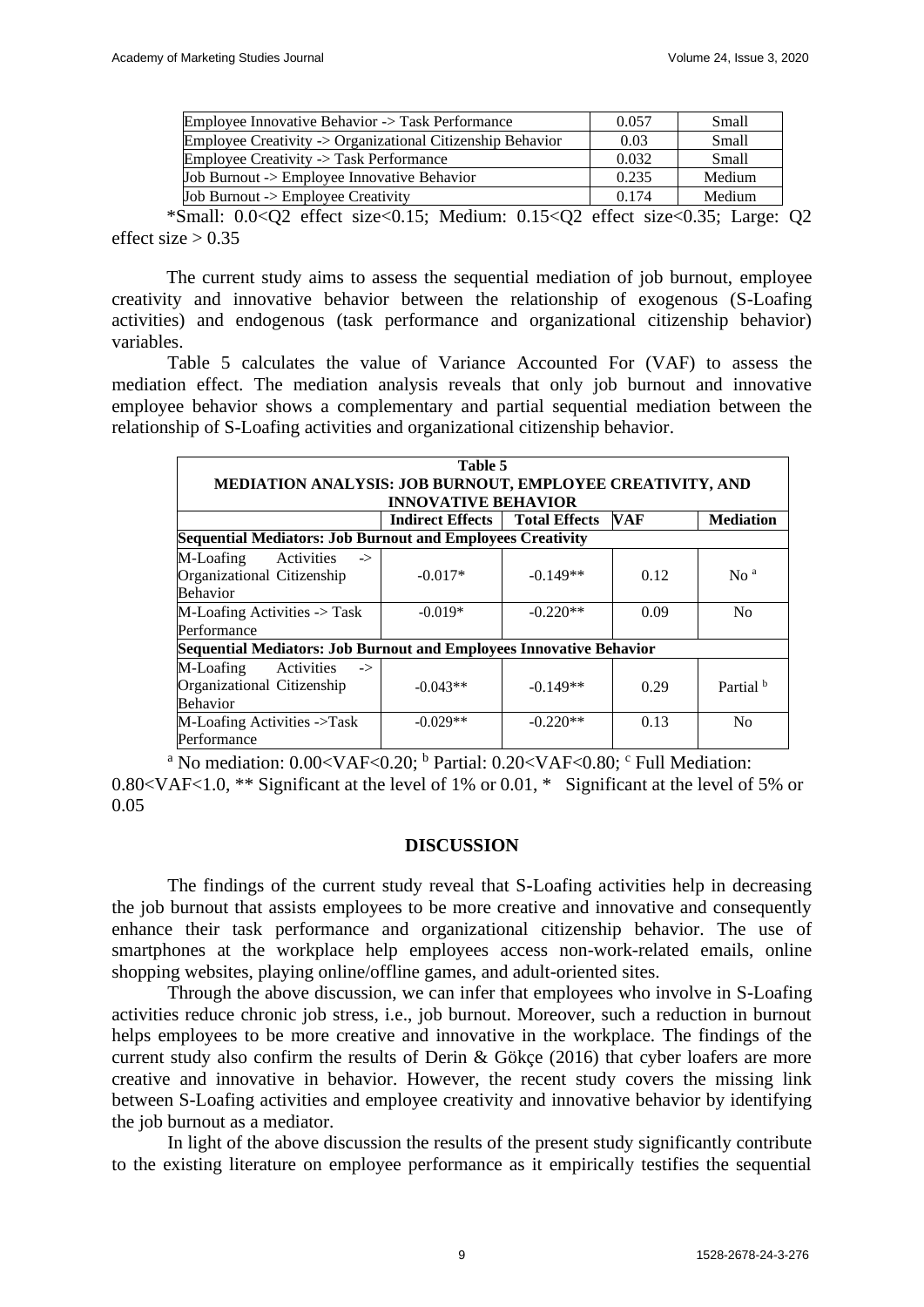mediation of job burnout and employee creativity and innovative work behavior between the impact of S-Loafing activities on task performance and organizational citizenship behavior respectively. Moreover, the findings also implicate that S-Loafing activities prove to be an anodyne for both task performance and organizational citizenship behavior. In the light of the above discussion, the present study has several theoretical and practical implications.

## **Theoretical Implications**

The findings of the current study significantly contribute in the existing theory by identifying the missing link of sequential mediation of job burnout with employee's creativity and innovative behavior between the relationship of S-Loafing activities and employee performance (both task performance and organizational citizenship behavior). Derin & Gökçe (2016) reveal that cyber loafers are more innovative in behavior. The results of the current study also confirm that cyber loafers are more creative and innovative in behavior as the employees who involve in S-Loafing activities can reduce job burnout that in turn positively influence their creativity and innovation.

The present study successfully examined the impact of M-Loafing activities on task performance and organizational citizenship behavior. Additionally, findings reveal that Sloafing activities more likely to enhance employee's organizational citizenship behavior. Sloafing activities enable employees to take short breaks during work hour. Short breaks at workplace enable employees to restore their depleted energy that in turn increases employees innovative work behavior. Employees with innovative work behavior tend to facilitate other co-workers in the workplace.

## **Practical Implications**

The drastic increase in the number of smartphone users and the availability of internet facilities has paved the way for employees to involve in S-Loafing activities. Moreover, carrying smartphones anywhere including workplaces has become a social norm. Furthermore, the ease of internet access through smartphones provides a way for employees to escape the assigned task and duties. Many past research studies have indicated an adverse influence of such deviant activities on performance (Chung & Kim, 2017; Kemp, 2017).

#### **CONCLUSION**

The results of the study also reveal that most of the employees tend to involve three types of S-Loafing activities, i.e., sending/receiving non-work-related emails, online shopping, and visiting adult-oriented websites. We implicate that not all kinds of S-loafing activities are dysfunctional. Instead, some S-loafing activities enable employees to regain depleted energy levels that, in turn, improve employee productivity. Based on the above discussion, we suggest the following recommendations to HR managers and policymakers. The excess of anything is bad in the long run. Therefore, too much involvement of employees in S-Loafing activities may reduce the positive outcomes in the long term. Additionally, there is a need to develop a culture within the organization that welcomes short breaks but, at the same time, assures their performance by introducing incentives. Such a culture of taking short breaks will enable the employees to replenish their depleted energies and hence be able to perform better than those employees who do not make such breaks.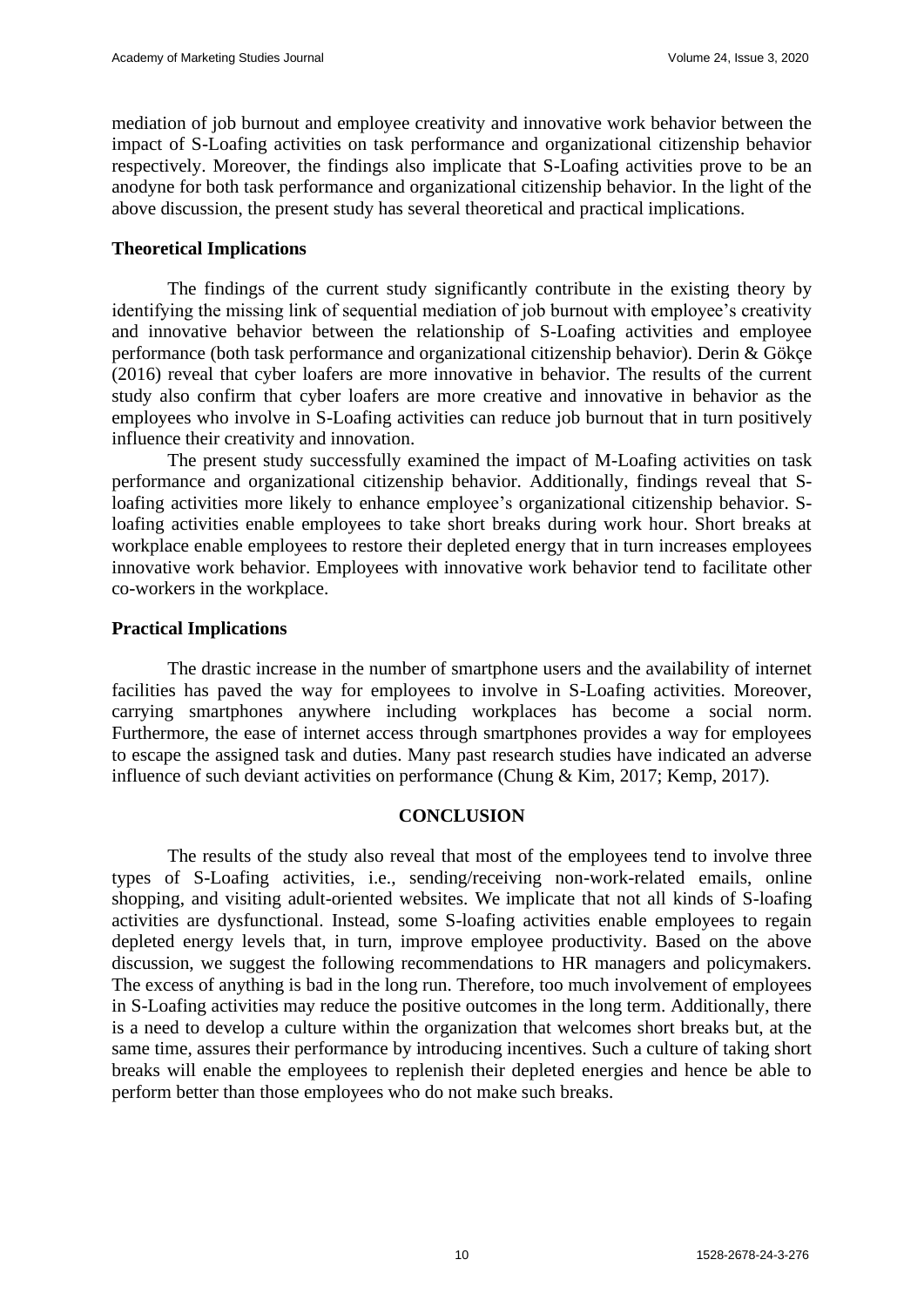#### **LIMITATIONS AND FUTURE DIRECTIONS**

Firstly, the current study employed a questionnaire to collect the data. So future research should use other research methodologies to evaluate the current model. Secondly, the research paper proposed that job burnout and employee creativity and innovative behavior reduce the negative relationship between S-Loafing activities and employee performance.

#### **REFERENCES**

- Aghaz, A., & Sheikh, A. (2016). Cyberloafing and job burnout: An investigation in the knowledge-intensive sector. *Computers in Human Behavior, 62*, 51-60.
- Ajzen, I. (1991). The theory of planned behavior. *Organizational Behavior and Human Decision Processes, 50*(2), 179-211.
- Alias, M., Rasdi, R.M., Ismail, M., & Samah, B.A. (2013). Influences of individual-related factors and job satisfaction on workplace deviant behaviour among support personnel in Malaysian public service organizations. *Human Resource Development International, 16*(5), 538-557.
- Appelbaum, S.H., Deguire, K.J., & Lay, M. (2005). The relationship of ethical climate to deviant workplace behaviour. *Corporate Governance: The International Journal of Business in Society, 5*(4), 43-55.
- Askew, K. (2012). *The Relationship Between Cyberloafing and Task Performance and an Examination of the Theory of Planned Behavior as a Model of Cyberloafing.* (PhD), University of South Florida.
- Askew, K., Buckner, J.E., Taing, M.U., Ilie, A., Bauer, J.A., & Coovert, M.D. (2014). Explaining cyberloafing: The role of the theory of planned behavior. *Computers in Human Behavior, 36*, 510-519.
- Blanchard, A.L., & Henle, C.A. (2008). Correlates of Different Forms of Cyberloafing: The Role of Norms and External Locus of Control. *Computers in Human Behavior, 24*, 1067-1084.
- Borman, W.C. (1991). Job behavior, performance, and effectiveness.
- Campbell, J.D. (1990). Self-esteem and clarity of the self-concept. *Journal of Personality and Social Psychology, 59*(3), 538.
- Caruana, A., Ramaseshan, B., & Ewing, M.T. (2001). Anomia and deviant behaviour in marketing: some preliminary evidence. *Journal of Managerial Psychology, 16*(5), 322-338.
- Chin, W.W., Peterson, R.A., & Brown, S.P. (2008). Structural equation modeling in marketing: Some practical reminders. *Journal of Marketing Theory and Practice, 16*(4), 287-298.
- Chung, Y.W., & Kim, T. (2017). Impact of using social network services on workplace ostracism, job satisfaction, and innovative behaviour. *Behaviour & Information Technology*.
- Derin, N., & Gökçe, S.G. (2016). Are cyberloafers also innovators?: A study on the relationship between cyberloafing and innovative work behavior. *Procedia - Social and Behavioral Sciences, 235*, 694-700.
- Diamantopoulos, A., & Siguaw, J.A. (2000). *Introducing LISREL: A Guide for the Uninitiated*. London: SAGE.
- Dodge, D.L. (1985). The over‐Negativized conceptualization of deviance: A programmatic exploration. *Deviant Behavior, 6*(1), 17-37.
- Eastin, M.S., Glynn, C.J., & Griffiths, R.P. (2007). Psychology of communication technology use in the workplace. *CyberPsychology & Behavior, 10*(3), 436-443.
- Everton, W.J., Jolton, J.A., & Mastrangelo, P.M. (2007). Be nice and fair or else: understanding reasons for employees' deviant behaviors. *Journal of Management Development, 26*(2), 117-131.
- Geisser, S. (1974). A Predictive Approach to the Random Effects Model. *Biometrika, 61*(1).
- Giacalone, R.A., & Greenberg, J. (1975). *Antisocial Behavior in Organizations*. Thousand Oaks
- Hair, J.F., Hult, G.T.M., Ringle, C., & Sarstedt, M. (2013). *A primer on partial least squares structural equation modelling (PLS–SEM)* (Second ed.): Sage Publications.
- Hair, J.F., Hult, G.T.M., Ringle, C., & Sarstedt, M. (2014). *A Primer on Partial Least Squares Structural Equation Modeling (PLS-SEM)*. Thousand Oaks, CA: Sage.
- Henle, C.A., Giacalone, R.A., & Jurkiewicz, C.L. (2005). The Role of Ethical Ideology in Workplace Deviance. *Journal of Business Ethics, 56*(3), 219-230.
- Hobfoll, S.E., & Shirom, A. (1989). Conservation of resources theory: *Applications to stress and management in the workplace*, *87*.
- Hooper, D., Coughlan, J., & Mullen, M. (2008). Structural equation modelling: Guidelines for determining model fit. *Electronic Journal of Business Research Methods, 6*(1), 53-60.
- Hurrell, J., Nelson, D., & Simmons, B.L. (1998). Measuring job stressors and strains: where we have been, where we are, and where we need to go. *Journal of Occupational Health Psychology, 3*(4), 368.
- Jong, J.D., & Hartog, D.D. (2010). Measuring Innovative work behaviour. *Creativity and Innovation Managment, 19*(1), 23-36.
- Kemp, S. (2017). Digital in 2016: Global Web Index.